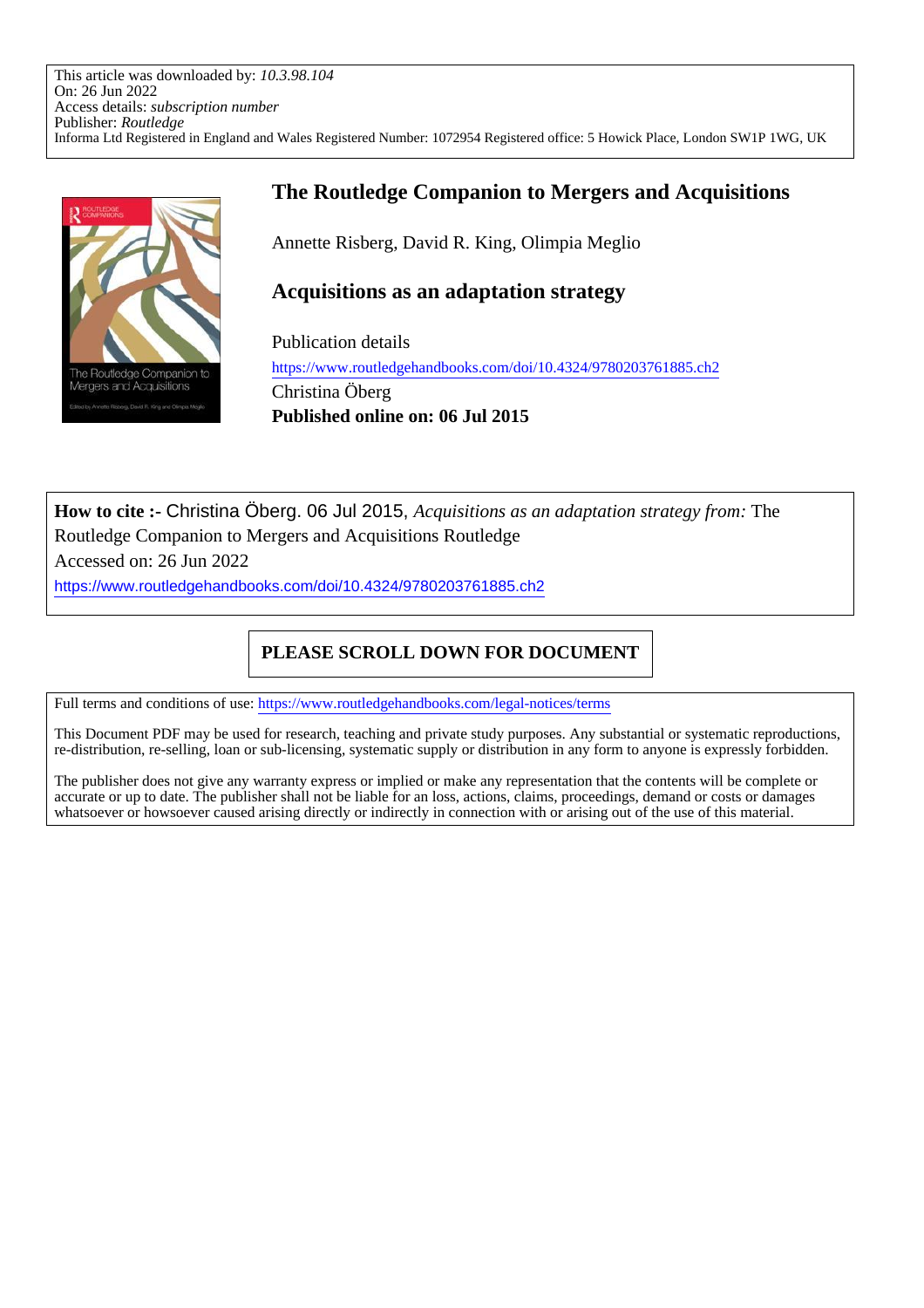# **Acquisitions as an adaptation strategy**

*Christina Öberg*

## **Introduction**

Why do companies engage in acquisitions? Research frequently discusses mergers and acquisitions (henceforth, acquisitions) as a means to reach new markets and to develop new products and competences (Kaul 2012; Trautwein 1990; Walter and Barney 1990). Alternatively, acquisition motives include managers trying to gain personal or career-related benefits (Gomez-Mejia and Wiseman 1997; Grinstein and Hribar 2004). These motives indicate that acquisition research largely takes a company-centric perspective (cf. Kelly et al. 2003) focused on planning or risk taking (e.g. Chaffee 1985; Mintzberg 1973). Meanwhile, adaptation motives focus on environmental reasons for an acquisition (cf. Haleblian et al. 2009) that includes a company's context in making decisions. This suggests a need to consider acquisitions as a strategic tool to respond to and adjust to changes in a company's network, where adaptation refers to how a company's strategy reconciles its ambition with contextual changes (Mintzberg 1973; Ronchi 1980). A network refers to groups of companies directly or indirectly connected by means of business arrangements (Anderson et al. 1994). The network approach constitutes a theoretical point of view that describes company interconnections as an influence on individual company decisions and outcomes (Ford and Håkansson 2006; Håkansson 1982). In focusing on acquisitions as an adaptation strategy that considers a company's network, the chapter seeks to explain how one acquisition follows after another, or how acquisitions respond to change. Advantages of applying a network approach include explaining mutual adaptation and the spread of acquisitions to additional parties (Hallén et al. 1991; Havila and Salmi 2000).

The chapter contributes to previous research by developing an alternative explanation for why companies acquire. In general, studies that examine environmental reasons for acquisitions focus on how business connections between companies or individuals affect the choice of target (e.g. Finkelstein 1997; Pfeffer 1972) or refer to macro-economic changes as explanations for acquisition frequencies (e.g. Haleblian et al. 2009; Heeley et al. 2006). By comparison, this chapter focuses on customers, suppliers, and competitors that may also provide external explanations for acquisitions. It also contributes to research on adaptation by providing observed examples and alternative explanations to why acquisitions occur in waves (cf. Harford 2005).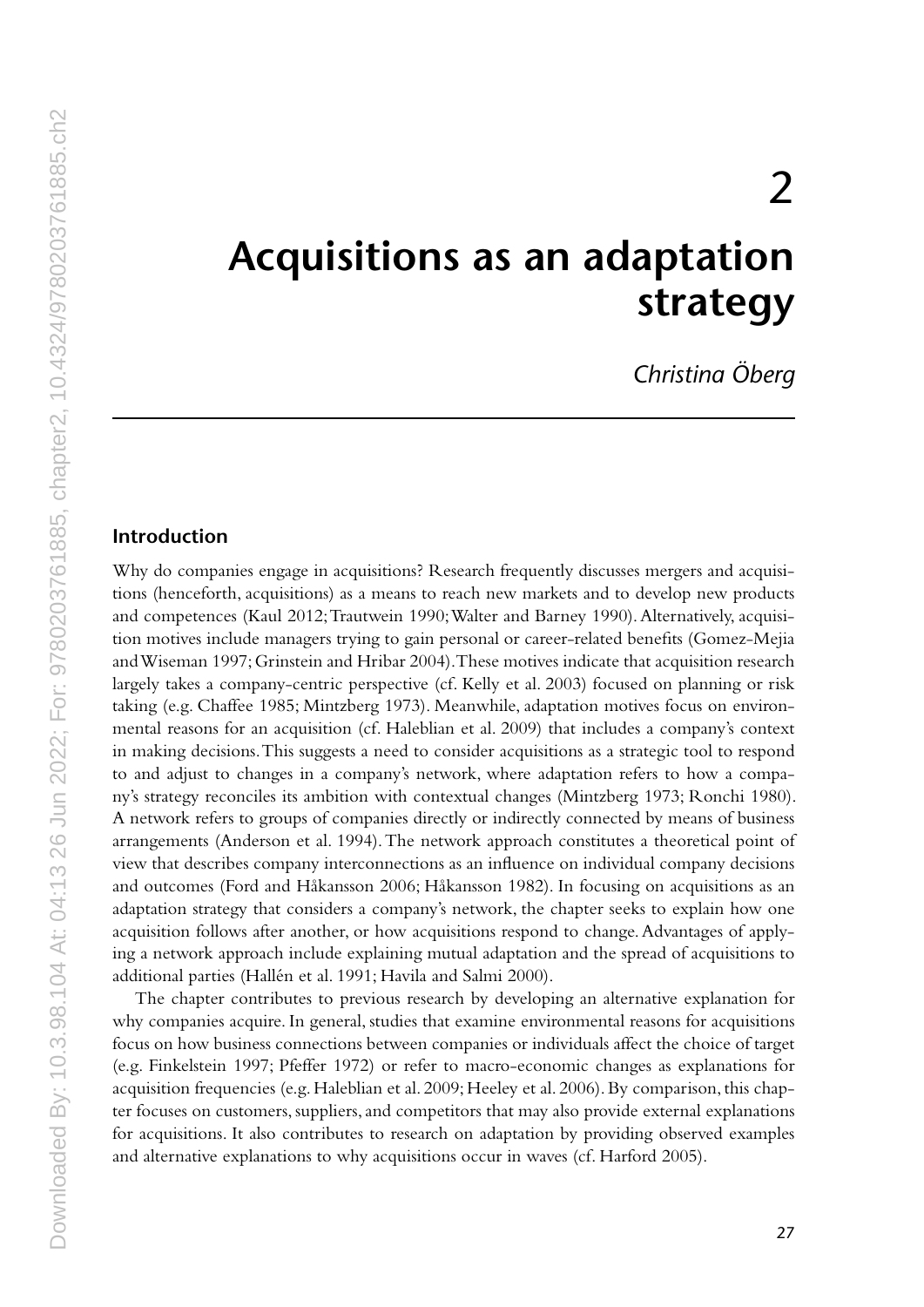# **Theory**

A large stream of acquisition research has focused on motives. Depending on the theoretical lens and the perspective taken, explanations for acquisitions include market imperfection, hubris of managers, and revenue enhancement/cost reduction (Seth et al. 2000; Trautwein 1990). Efficiency goals to lower costs or market expansion to increase revenue by entering new markets are among the most frequently mentioned motives when an acquisition is announced (Kelly et al. 2003; Öberg 2004), and these motives are consistent with horizontal acquisitions of firms in the same or similar industries. Motives described by Carpenter and Sanders (2007) cover risk reduction from diversification, increased market power, and other synergy-related motives that reinforce an assumption of rationality underlying most acquisition motives. Meanwhile, hubris and empire-building motives suggest that managers plan acquisitions for their own benefit (Grinstein and Hribar 2004; Trautwein 1990).

Various motives have been linked to different trends (Weston and Weaver 2001) and also to different types of acquisitions. Prior to and during the 1970s, many firms used acquisitions to diversify. More recently, technology acquisitions offer access to unique resources or knowledge (Chen 2008; Graebner et al. 2010; Hennart and Park 1993; Prabhu, Chandy and Ellis 2005; Puranam et al. 2006). Additionally, an increase in international acquisitions suggests market-entry motives. Vertical acquisitions involve upstream acquisition to ensure the supply of raw materials and their quality, or downstream acquisitions to access customers or ensure the quality of a company's distribution and service (Argyres 1996; Díez-Vial 2007). Table 2.1 summarizes different acquisition motives.

Again, a shared feature of the acquisition motives mentioned in most research is that they are company-centric, with limited attention paid to the context of the firm. Literature that refers to environmental reasons for acquisitions focus on two main areas: 1) how the choice of acquired party results from connections at a company level or contacts between individuals (Haunschild 1993; Pfeffer 1972), and 2) descriptions of macro-economic factors that affect the acquisition frequency (Matsusaka 1996). Neither of these environmental explanations considers adaptation to changes in a company's network as a motive for acquisition.

| <b>Motives</b>                                                                                      | Explanation                                                                                                                  | Theoretical lens                            |
|-----------------------------------------------------------------------------------------------------|------------------------------------------------------------------------------------------------------------------------------|---------------------------------------------|
| Efficiency gains (cost reduction);<br>market expansion (revenue<br>enhancement); new<br>competences | Rationalistic from company's point of<br>view: the acquisition is performed<br>to increase scale or scope of the<br>business | Strategic<br>management                     |
| Diversification/risk reduction                                                                      | The acquisition is performed to spread<br>risk and thereby reduce owners'<br>exposure to certain industries.                 | Finance/strategy                            |
| Market power; market<br>imperfections; wealth transfer                                              | Acquisitions are performed to gain<br>competitive advantage and offset the<br>free market forces                             | Economic theory/<br>Neo-classical<br>theory |
| Hubris/empire-building                                                                              | Rationalistic from managers' point of<br>view: they are to gain personal or<br>career-related benefits                       | Organizational theory                       |
| Emerging and multiple motives                                                                       | Motives are constructed as the<br>acquisition evolves, or several<br>motives are combined                                    | Strategy and related                        |

*Table 2.1* Summary of acquisition motives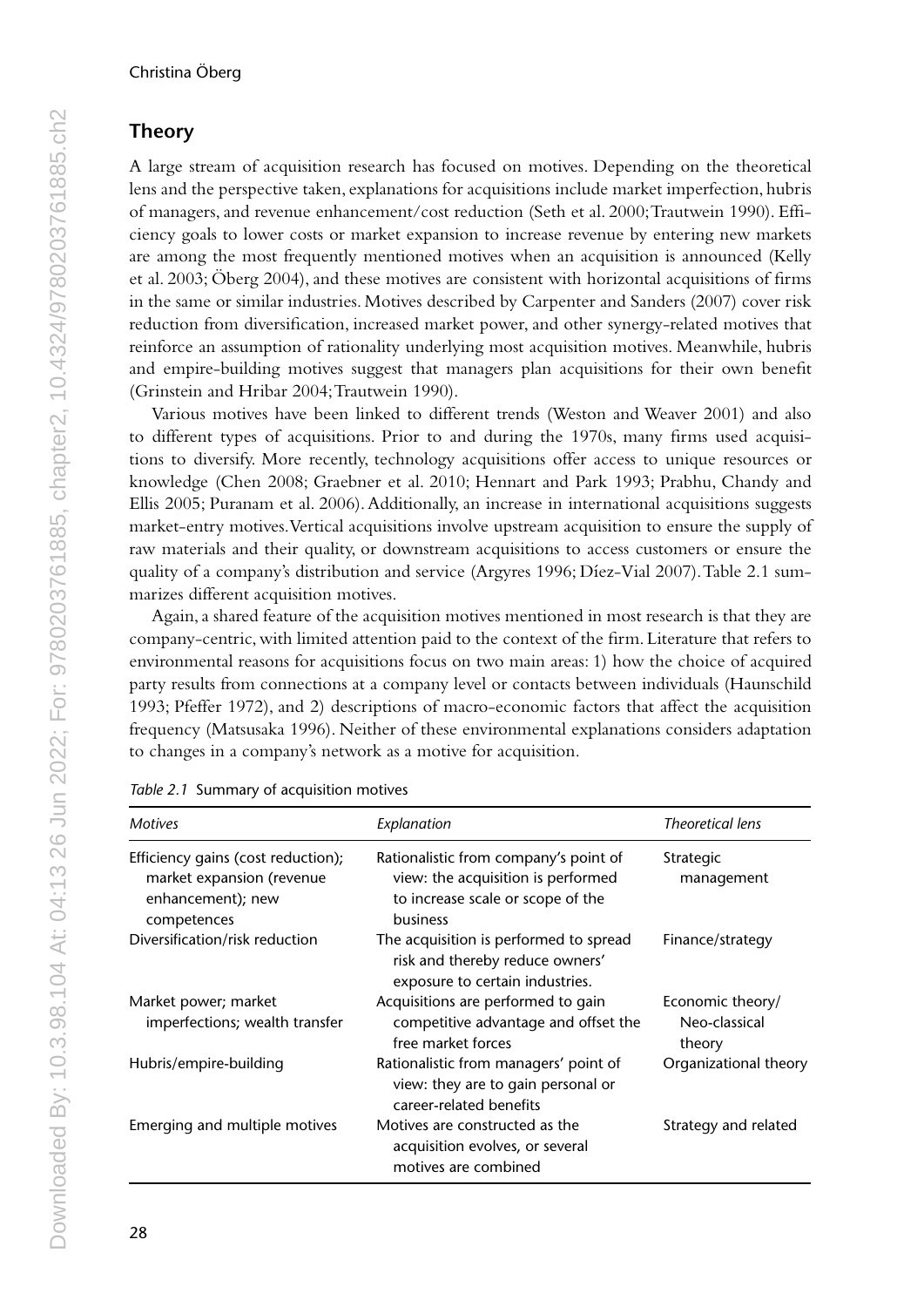## *Strategy as adaptation*

The strategic management field has gone through several cycles of development (Baden-Fuller and Volberda 1997; Floyd and Wooldridge 1999) with a recent focus on the impact of networks (Castells 2000). This change within strategic management as a field reflects how strategy is embedded in company structures and context (Granovetter 1985). For example, strategic decisions are not made in isolation, but their formulation and implementation considers internal and external stakeholders of the firm (Freeman 1984; Mintzberg 1978).

In considering approaches to strategy, Mintzberg (1973) distinguishes between entrepreneurial, planning, and adaptive modes. The entrepreneurial mode indicates strategy-making based on risk-taking and visionary ideas. Meanwhile, the planning mode refers to a future-oriented view for achieving goals. These approaches are similar to Chaffee's (1985) strategies of linear (planning), and adaptive and interpretive strategies, where the interpretive strategy relates to how frames rather than directives are given to the organization. Adaptation describes how a firm reacts, acts, and copes, rather than attempts to master its environmental context (Cyert and March 1963; Lindblom 1959). Chaffee (1985) also identifies adaptation as a mode that considers stakeholders (cf. Freeman 1984). In stakeholder theory (Freeman 1984), a firm's context is understood as other companies; customers, suppliers, and competitors that comprise a network that influences strategy implementation (cf. Håkansson and Ford 2002; Håkansson and Snehota 1989).

Alternate strategies involve either confronting a firm's network to create opportunities (Mintzberg 1973) or conforming to it with adaptation (Håkansson and Ford 2002). Literature has suggested that adaptation is an inferior approach to strategy, but that perception is changing. For example, Ronchi (1980) describes adaptation as the intersection between the company's capabilities and changes in the environment to uphold a firm's position (cf. Hallén et al. 1991; Johanson and Mattsson 1992) and recent research suggests a possible rejuvenation of adaptation (Hammer et al. 2012). Viewing organizations as an open system with a focus on coordination and co-evolution between firms, emphasizes the embeddedness of social, political, cultural, and institutional influences on firms (Gavetti et al. 2007; Granovetter 1985), and it offers insights into adaptation.

# *Acquisitions as an adaptation strategy*

Acquisition research has just begun to consider stakeholders' influence (Anderson et al. 2012) and how an acquisition impacts customers and suppliers (Havila and Salmi 2000). While it is recognized that acquisitions can trigger change (Anderson et al. 2001; Halinen, Salmi and Havila 1999; Havila and Salmi 2000), this research has not focused on how firms adapt to their network with acquisitions. An exception involves research treating acquisitions as patterns of change (cf. Dahlin et al. 2005; Hertz 1998), studies using resource dependency to explain acquisition as reflecting changes in resource exchange patterns, and research examining patterns of change in a sequence of acquisitions (Shi and Prescott 2011). Still, existing research remains focused on an acquirer (company-centric) and not how different companies adapt to one another.

Acquisitions as an adaptation strategy would mean that an acquisition is carried out to meet with contextual changes. The changes become the triggers, and the acquisition the response to such triggers, or the reverse to how it has been described in most network studies on acquisitions. In addressing the context as consisting of stakeholders or network parties (Ford and Håkansson 2006; Freeman 1984), the adaptation becomes translated into how explicit activities of other firms lead the company to acquire. Compared to the arguments in research on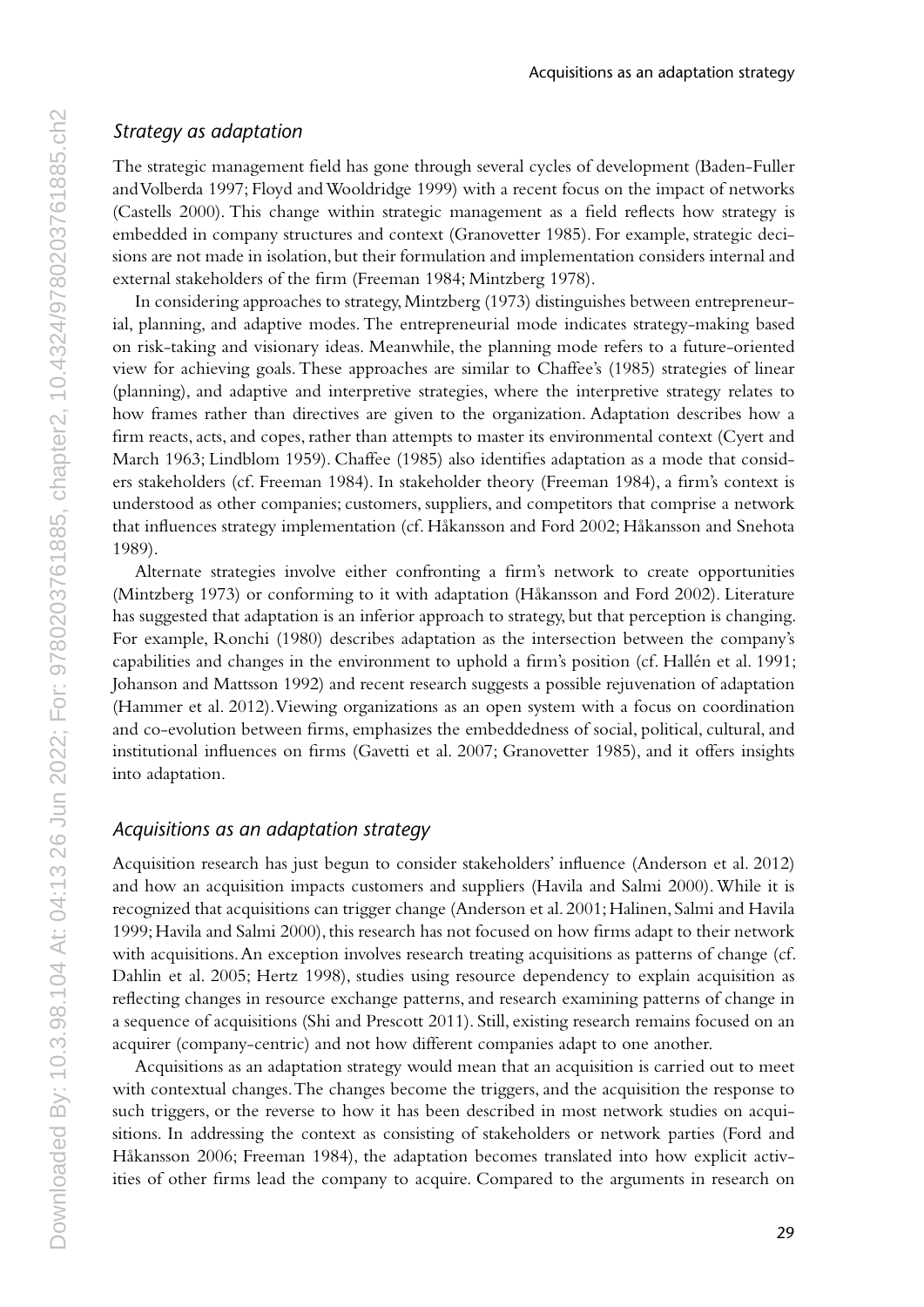dependence (Finkelstein 1997; Pfeffer and Salancik 1978), it involves acquiring parties other than the one upon which the company is dependent. It also contrasts with explanations of waves in that firms and not necessarily macro-economic factors trigger acquisitions. Acquisitions as an adaptation strategy introduce new insights into why acquisitions are performed and also connect acquisition studies with network studies, stakeholder theory, and the adaptive strategic mode.

# **Method**

A case study methodology was used to examine an adaptation explanation for acquisitions based on changes in a firm's network. A case study allows for capturing acquisitions and their context to consider connections between the different activities (Yin 1994). The chapter uses multiple cases with the intention to provide additional dimensions and comparison among the cases (Eisenhardt 1991). Three acquisition cases were selected based on how they describe adaptation to customers, suppliers, and competitors. They were taken from previous research conducted by the author over the past ten years in different projects on acquisitions, where the selection criteria were to find cases that illustrated adaptations to different parties. Conversational interviews were the main data-capturing method in the study. The interviews were performed with representatives of the acquirer, acquired party, and customers and suppliers to the focal firms. The interviewees included CEOs and financial, marketing, sales, and procurement managers, or they worked as users or maintenance staff of the companies.

Between 2003 and 2012 a total of 58 interviews were conducted (see Table 2.2). To provide a longitudinal perspective, some interviewees were approached again with a time lapse between the first and second interview. Based on the interviews' informal character (McCracken 1988), they were adjusted for each interviewee and also involved the follow up of aspects mentioned during the interviews. Interviews covered, but were not limited to the following areas: general descriptions of the acquisition; why and when it was performed; integration and the outcome of it; and descriptions of different companies surrounding the firm and their mutual impact on the acquisition and its outcome. Interviews were complemented with secondary data, including: annual reports, newspaper items, and internal documentation (cf. Welch 2000). Secondary data provided a timeline of events for each acquisition, the verification of details, and a comparison of motives provided in press releases and those shared by interviewees (cf. Öberg 2004).

|                  | EuroLifter acquiring USLifter                                                                        | AutoInternational<br>acquiring Solution                      | EuroLifter acquiring<br><b>MediterraneanTruck</b>   |
|------------------|------------------------------------------------------------------------------------------------------|--------------------------------------------------------------|-----------------------------------------------------|
| Acquirer         | CEO, CFO, sales managers,<br>sales and marketing staff<br>(25 interviews)                            |                                                              | Overlapping with Case 1                             |
| Acquired party   |                                                                                                      | CEO, development<br>manager (3 interviews)                   | CEO, procurement<br>manager, etc.<br>(3 interviews) |
| Customers        | Procurement, production<br>managers and maintenance<br>staff from 15 different<br>customer companies | R&D manager,<br>procurement manager,<br>etc. (11 interviews) |                                                     |
| <b>Suppliers</b> | Sales manager for 1 supplier<br>company                                                              |                                                              |                                                     |

#### *Table 2.2* Case interviews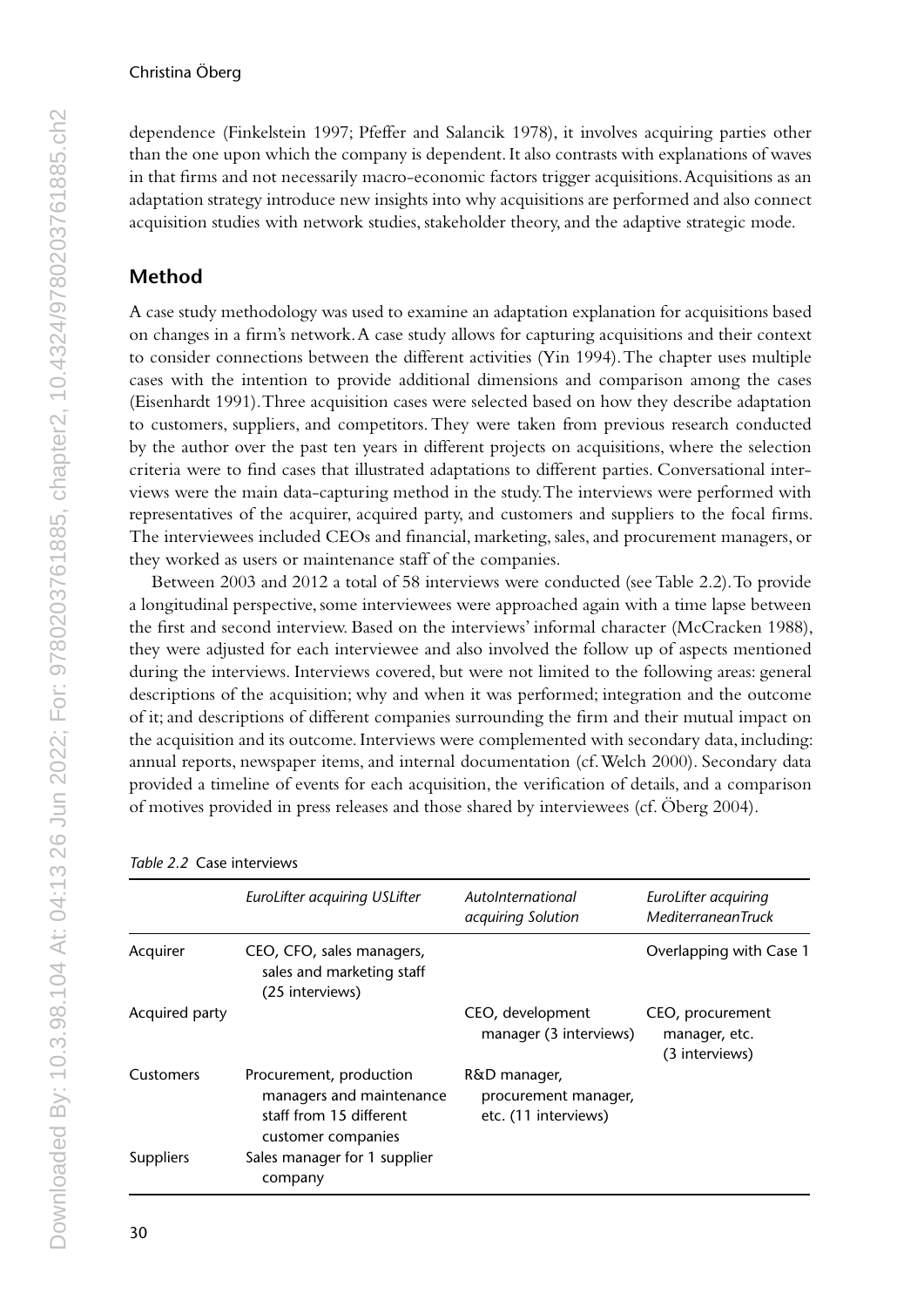In the analysis procedure, the interviews and secondary data were used to produce case descriptions that were also approved and corrected by the interviewees. Direct quotations in the final case descriptions intend to highlight central items of the cases (Eisenhardt and Graebner 2007). Next, the interview material was searched for descriptions consistent with an adaptation strategy. These occurrences were coded and compared on a within-case basis (Pratt 2009). The codes represented how the adaptation was described, what parties it involved, and how it linked to the overall acquisition. This part of the analysis was performed in several cycles, moving between the empirical material and previous research, and also included the search for explanations of the adaptation and their relation to present theory (Dubois and Gadde 2002). Conflicting findings were either seen as results of differences in perspectives, or approached to find an explanation. As a final step, the different cases were compared to see whether the explanations of adaptation were linked to different stakeholders, or if shared reasons could be found. Adaptation was also challenged in this stage by other explanations of the acquisitions, in order to test its explanation value. This last point is discussed in the discussion section in terms of whether other motives may explain the acquisitions, and it is concluded how adaptation adds understanding beyond such motives.

# **Case studies**

This section presents three case studies, each illustrating adaptation to customers, suppliers, and competitors, respectively.

# *Case I: Adapting to customers—EuroLifter acquiring USLifter*

In the late 1990s, EuroLifter acquired USLifter. The acquirer and its target were both manufacturers of a specific type of material-handling equipment. At the time of the acquisition, Euro-Lifter was the third largest player on the European market and USLifter was the market leader in the US. The two companies were of similar size, and EuroLifter had for several years looked into how to strengthen its position in the US. EuroLifter saw its customers increasingly globalizing their business, and a trend of US companies moving into Europe using either greenfield investments or acquisitions.

We experienced globalization, meaning that some customers started crossing the Atlantic; whether it was USShopping moving outside the US, or EuroFurniture to North America or EuroFood to South America. Here we experienced trends that would make a global presence an advantage.

*(CFO, EuroLifter)*

The intention was that USLifter would represent the US market and South American customers, while EuroLifter would do the same for the customers' European presence. Hence, USLifter would also become a regional supplier to EuroLifter's customers, and vice versa. The acquisition created the world's largest lifter manufacturer in the specific type of material-handling equipment, and it increased EuroLifter's US market presence. As such, the acquisition responded to how customers internationalized their businesses.

Following the acquisition, some global deals were negotiated with customers, but customers had different aspirations, and USLifter was kept largely independent of EuroLifter. There were differences in preferences for the two main markets that divided customers into two different categories. Customers that expanded through organic growth tended to use the same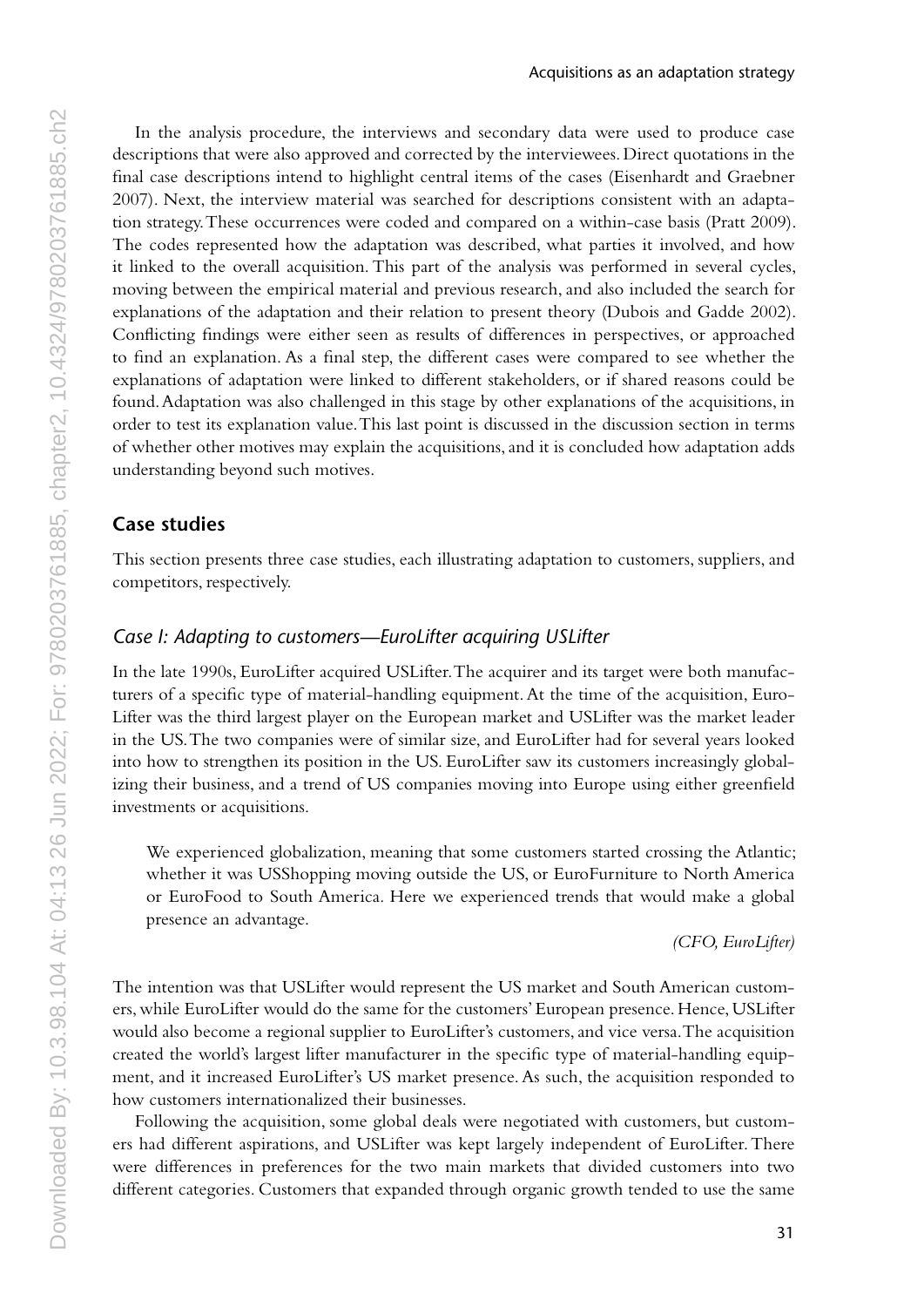equipment, regardless of geographical region. If the company originated from Europe, European variants were also requested in the US, and conversely for companies having the US as their starting point. If the customers had grown through acquisitions, there was the trend that they required US variants in the US, and European variants in Europe, and this created the best fit with EuroLifter's way of thinking about the market. However, those customers that expanded with acquisitions often found it more difficult to actually negotiate global deals, and suppliers rarely changed. This meant that EuroLifter did not gain many new customers following the acquisition.

# *Case II: Adapting to suppliers—AutoInternational acquiring Solution*

At the beginning of the new millennium, AutoInternational acquired Solution. AutoInternational was a car manufacturer based in Europe, and Solution was a young firm producing software for cars. The acquisition would allow for AutoInternational to have access to that technology and earn revenues from it, if the software was used by other car manufacturers. The acquisition coincided with several acquisitions in the car industry and among its suppliers driven by an outsourcing trend among car manufacturers. To meet the associated demands, suppliers made horizontal acquisitions. For example car manufacturing suppliers sought acquisitions to gain needed technology and negotiation power, and to have the size and capacity to meet customer needs. As part of this trend, suppliers took on increasingly more of the manufacturing and development, increasing their power relative to car manufacturers. As a result, car manufacturers lost knowledge, or did not stay up to date on current manufacturing techniques.

80–90 percent of their [the car manufactures'] employees have a mechanical background. But already today, electronics account for one third to 40 percent of the value of the car. The software is almost five to ten percent. And if you calculate it that way, 40 percent of the engineers should be within electronics. But this is not the case, and it will take them ten years to adjust. That is why they [the car manufacturers] have been forced to outsource much of this development to their suppliers. And they themselves are only integrators. They are only project managers. They say: "We develop a new car," but they do not. They are in charge of the time table and allocate money to others, who do the job. This has in turn resulted in suppliers growing and becoming very dominating.

#### *(Founder I, Solution)*

The car manufacturers increasingly realized their loss of power in comparison with the suppliers. As a consequence, they started to take on making more of the cars themselves. This included placing orders at suppliers for parts rather than entire modules. Acquiring companies that developed components was another step toward regaining power and control. AutoInternational's acquisition of Solution was aimed at making it less dependent on suppliers. While the target was not a powerful party, it meant that the acquirer, in addition to other acquisitions, could provide solutions that it had previously outsourced to suppliers. It also meant that AutoInternational integrated new knowledge.

Following the acquisition, Solution was largely kept independent to allow the small firm to develop its technology and enable the potential for it to sell to other car manufacturers. However, Solution was increasingly regarded as a competitor to other car manufacturers. Solution also found it difficult to integrate its offerings with hardware produced by suppliers. In the end, suppliers developed competing solutions and marketed them to car manufacturers.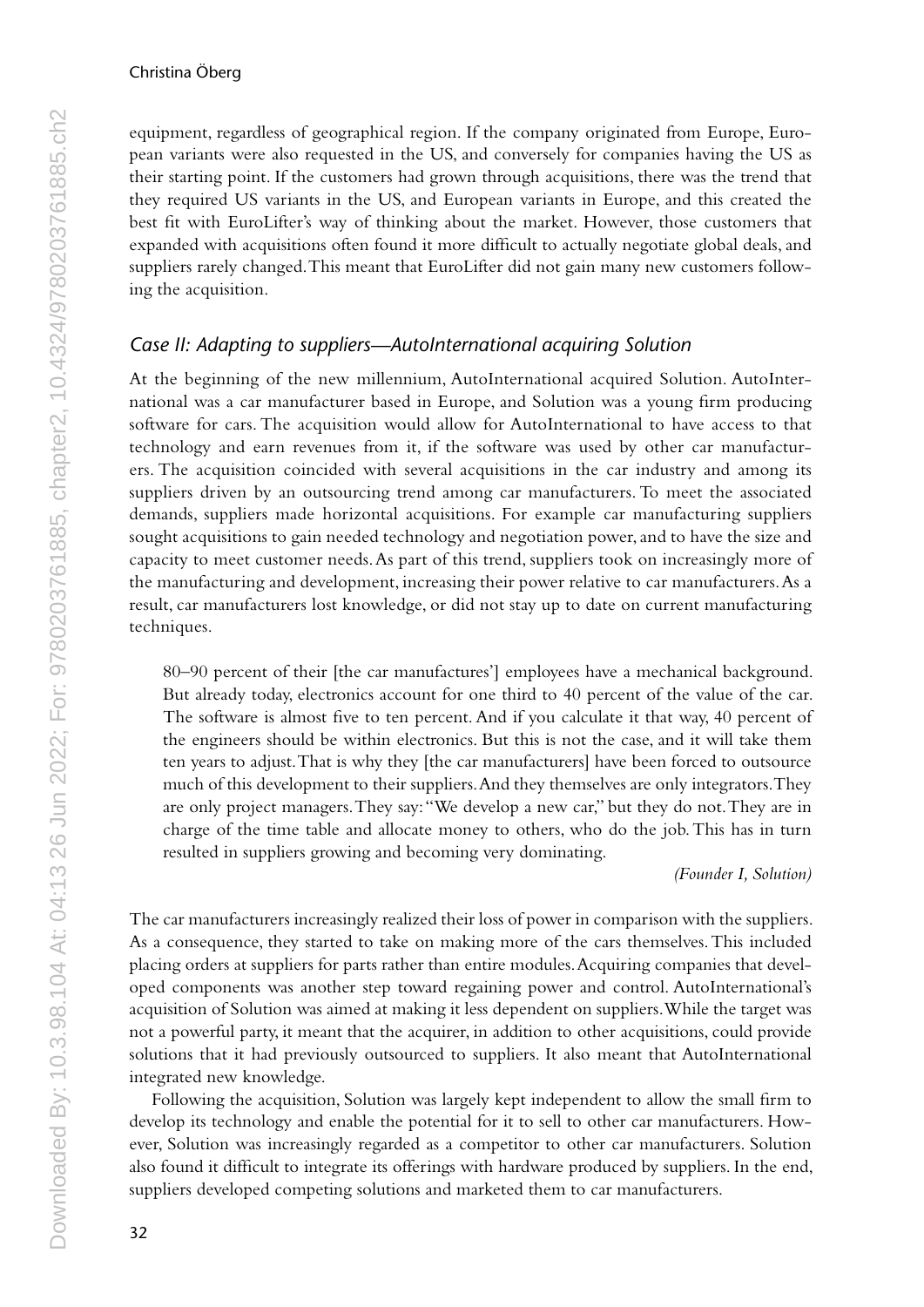# *Case III: Adapting to competitors—EuroLifter acquiring MediterraneanTruck*

When EuroLifter (same company as in Case I) acquired MediterraneanTruck, EuroLifter had moved to become the largest manufacturer of its material-handling equipment. MediterraneanTruck was the dominant player in its domestic market and produced a different variant of equipment. Customers were largely segmented by industry, with food producers and logistics firms using products manufactured by such companies as EuroLifter, while the manufacturing industry used equipment produced by companies such as MediterraneanTruck. Acquisitions were used by industry participants to enable offering both variants of equipment.

GermanLifter has had [since the mid-1980s] a full product range consisting of both variants. MidEuropeTruck, being obsessed with what GermanLifter does, copied GermanLifter's strategy and made acquisitions in Germany and the UK, of GermanTruck and UKTruck, which provided them with the other variant than the one the company itself provided so they could become as full-ranged as GermanLifter.

*(Deputy CEO, EuroLifter)*

The reason was to enable cross-selling and meet customer needs. For example, manufacturing industry customers on occasion need the variant generally used by logistics firms and food producers, and vice versa. This had the consequence that customers started to do business with manufacturers offering the rival variant of equipment. As long as the variants were manufactured by different companies, this was a marginal issue. However, as soon as competitors in the same product niche were able to provide both variants, this meant lost sales from customers buying from competitors. EuroLifter acquired MediterraneanTruck to become a full-range supplier. Additionally, MediterraneanTruck had acted as a sales representative for EuroLifter in its domestic market. The trend among competitors to acquire such material-handling companies meant that EuroLifter saw the risk that it would lose its sales representation on that market if a competitor acquired MediterraneanTruck.

And at the same time, we realized that MediterraneanTruck might slip through our fingers, as there were others striving for a similar goal: to consolidate and find a market for their products. And as I see it, if MediterraneanTruck had been acquired by a competitor, we would have had to say good-bye to the beautiful distribution position we had built on MediterraneanTruck's domestic market, and would have returned to a very weak position. *(Former CEO, EuroLifter International)*

Following the acquisition, MediterraneanTruck started to produce its variants for EuroLifter. In addition to MediterraneanTruck's domestic market, EuroLifter largely owned its distribution network, enabling sales organizations throughout Europe to start selling EuroLifter-branded equipment manufactured by MediterraneanTruck. Meanwhile, MediterraneanTruck continued to represent both brands in its domestic market. Although the acquisition meant that MediterraneanTruck increased its unit sales from 2,000 to 5,000 annually, MediterraneanTruck's products were considered inferior to competitors' and the gains did not entirely reach expectations.

# **Discussion**

As shown in Table 2.3, the case studies support viewing acquisitions as a strategic tool to adapt to customers, suppliers, and competitors. Instead of completing acquisitions to meet changes for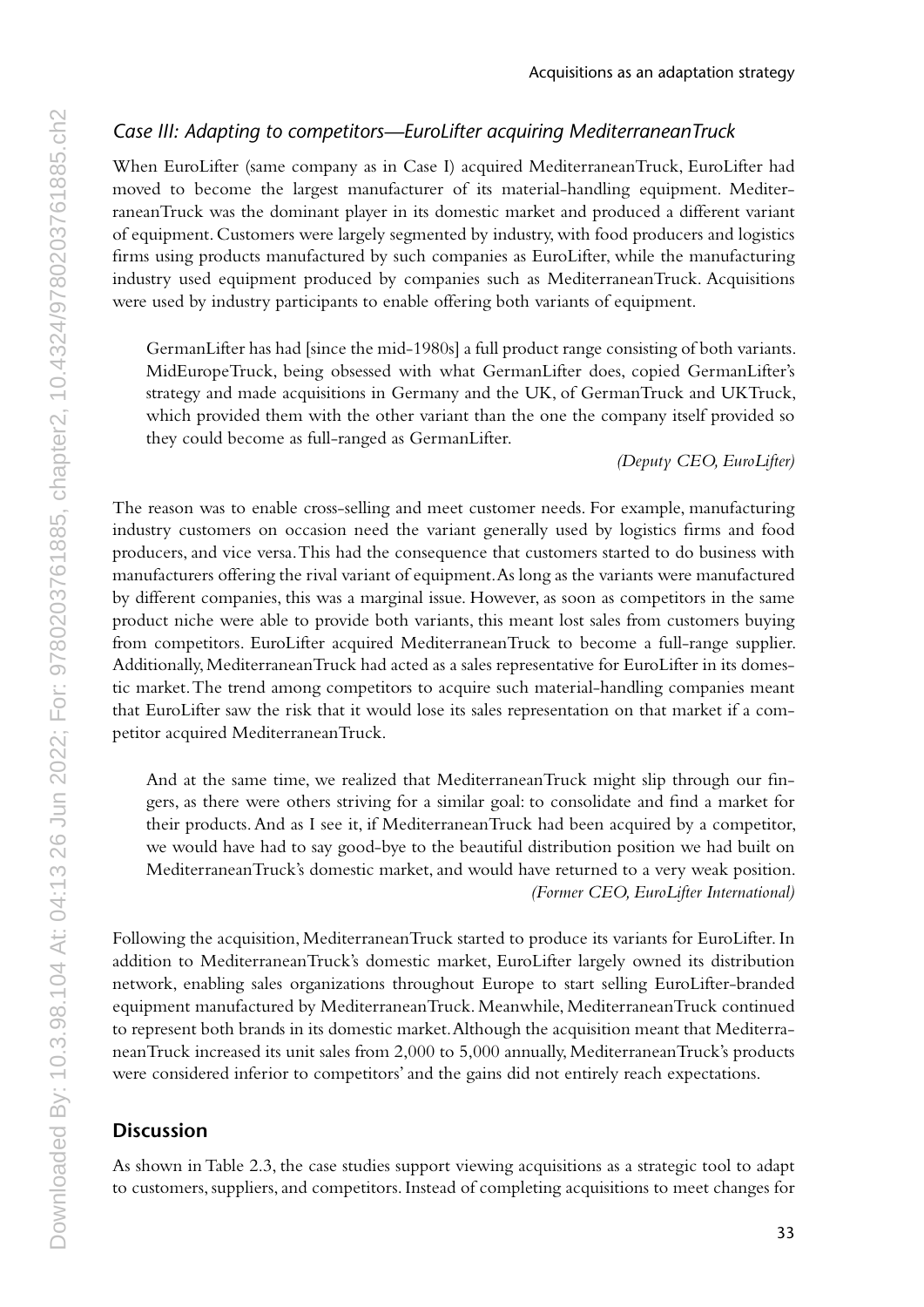a single actor, the actions of customers, suppliers, or competitors contributed to an acquisition being made to respond to changes among networks of customers, suppliers, or competitors. In the case of EuroLifter's acquisition of USLifter, several customers internationalized their businesses. AutoInternational's acquisition was the consequence of how suppliers had increased their power through increased modularization and technological development. EuroLifter's acquisition of MediterraneanTruck resulted from how EuroLifter's main competitors in the European market had diversified into related product niches. Rather than seeing the acquisition as adaptation in a specific relationship (Hallén et al.1991), adaption through acquisition resulted from changes on a network level.

The cases also suggest that acquisitions resulted from trends in each party's industry. For example, customers internationalized their business as other customers did; suppliers acquired other firms to acquire technology and scale, and manufacturers of material-handling acquired firms to offer competing products. Previously, acquisition trends have been described as acquisition waves (Harford 2005; Weston and Weaver 2001), indicating how acquisitions with a specific orientation appear in groups of several such acquisitions. However, acquisition waves have rarely considered the industry level (Haleblian et al. 2012). Research has also not considered acquisitions as leading to acquisitions among customers and suppliers. This suggests that adaptation to a firm's network may provide a better understanding of observed acquisitions. To explore this idea, several questions are considered.

*Could the studied acquisitions be explained by traditional company-centric motives?* Looking at the three case studies, the motives coincide with company-centric explanations. EuroLifter's acquisition of USLifter meant a geographical expansion and the strengthening of a market position (Chen 2008; Trautwein 1990). AutoInternational's acquisition of Solution explains how new capabilities were sought by the acquirer (Ahuja and Katila 2001; Prabhu et al. 2005).

|                                    | EuroLifter acquiring<br><b>USLifter</b>                                             | AutoInternational<br>acquiring Solution                                                               | EuroLifter acquiring<br>MediterraneanTruck |
|------------------------------------|-------------------------------------------------------------------------------------|-------------------------------------------------------------------------------------------------------|--------------------------------------------|
| Horizontal/vertical<br>acquisition | Horizontal                                                                          | Vertical (acquisition of<br>party in a position<br>between acquirer and<br>suppliers)                 | Horizontal<br>(complementary<br>product)   |
| Adaptation to                      | Customers'<br>globalization                                                         | Suppliers' increased<br>power and suppliers<br>holding the<br>knowledge needed to<br>manufacture cars | Competitors' acquisitions                  |
| Reason for<br>adaptation           | Opportunity to<br>expand to new<br>customers and<br>add sales among<br>current ones | Regaining power<br>and knowledge<br>(consequence of<br>outsourcing strategy)                          | Imitating competitors                      |
| Indirect adaptation<br>to          |                                                                                     | (Competitors)                                                                                         | Customers                                  |
| Reason for indirect<br>adaptation  |                                                                                     | Imitating competitors                                                                                 | Coping with customer<br>losses             |

|  |  | Table 2.3 Case summaries |
|--|--|--------------------------|
|--|--|--------------------------|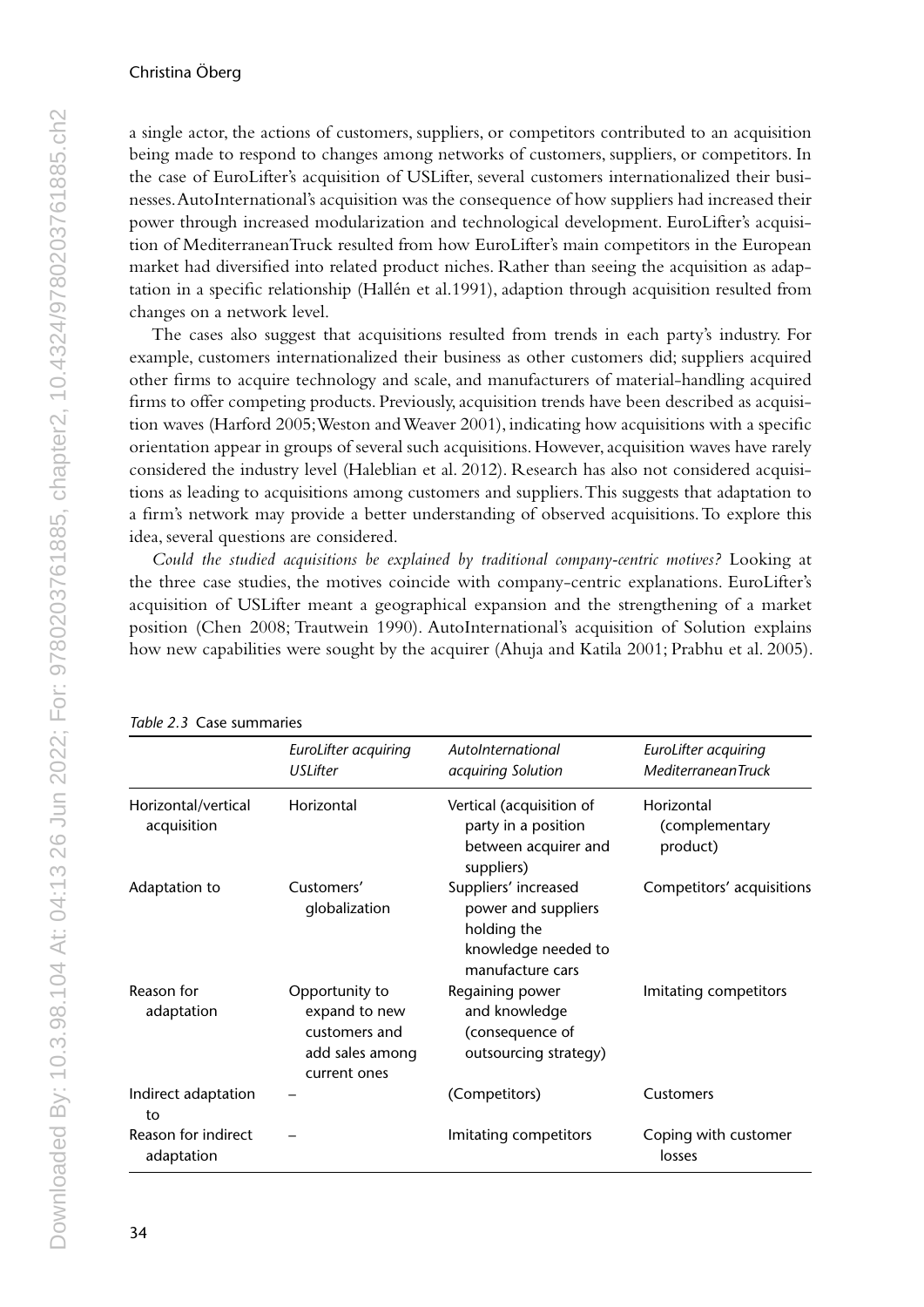EuroLifter's acquisition of MediterraneanTruck indicates diversification as a motive (Chatterjee and Lubatkin 1990; Limmack 2003; Markides and Ittner 1994). In the associated press releases, reference was made to traditional motives (cf. Kelly et al. 2003; Öberg 2004), suggesting that the acquirers wanted to portray themselves as driving the acquisitions rather than simply adapting to change. This reinforces the importance of methodological choices in acquisition research (Meglio and Risberg 2010) and the advantage here of using case studies to identify adaptation as a motive.

*What is behind acquisitions as an adaptive strategy?* The cases describe adaptation as adjustments to respond to activities by customers, suppliers, and competitors. Instead of making adjustments based on their requests (cf. Hallén et al. 1991), acquisitions represent a way to deal with external change. However, acquisitions are not the only mode of change used (Öberg and Holtström 2006), and organic growth can also involve adaptation. Still, an adaptation corresponds to imitating a strategic intention of another party (cf. DiMaggio and Powell 1983; Ordanini et al. 2008). For example, meeting geographical expansion of customers with geographical expansion, as illustrated by EuroLifter's acquisition of USLifter (cf. Meyer 2006) technological development and the need for new competences being met with the acquisition of new knowledge as illustrated by AutoInternational's acquisition of Solution, and diversification into a related product niche being met with similar diversification by the acquirer, as illustrated in EuroLifter's acquisition of MediterraneanTruck.

*What does adaptation add to current research?* Adaption indicates how acquisitions are embedded in the context of other firms (Granovetter 1985). A company acts as described by Lindblom (1959) in a complex context and reacts to occurring issues rather than masters the context. Adaptation creates a link to different strategic actions that go beyond company-centric explanations or planning modes (Chaffee 1985; Mintzberg 1973) and it reflects recent developments in strategy research (Castells 2000; Furrer et al. 2008; Gavetti et al. 2007; Hammer et al. 2012). By integrating a network approach, the complex context of a firm and choices to pursue acquisitions can be explained by considering other stakeholder activities (cf. Chaffee 1985). In summary, adaptation helps to explain why individual acquisitions occur and also why they frequently occur among companies in an industry.

*What patterns of adaptation are seen?* Previous research has described the spread of change among business partners (Havila and Salmi 2000), using supply chain (Hertz 1998) or random patterns (Dahlin et al. 2005), and sequences of acquisitions (Shi and Prescott 2011). The cases studied indicate adaptation to upstream (EuroLifter's acquisition of USLifter), downstream (AutoInternational's acquisition of Solution), or competing parties (EuroLifter's acquisition of MediterraneanTruck), and they represent supply-chain rather than random patterns (cf. Dahlin et al. 2005). In comparison to Hertz (1998) and Havila and Salmi (2000), the firms in the case do not continue to add new parties upstream or downstream in the supply chain. Instead, the cases suggest acquisition according to the following patterns: 1) previous activities by the acquiring firm or companies at the same supply chain position lead to strategic changes among suppliers or customers that the acquiring firm adapts to, or 2) activities by firms in either an upstream or downstream supply chain position that parallels parties at the same supply chain position explain the acquisition. Adaptation as a response to competitors is illustrated in Euro-Lifter's acquisition of MediterraneanTruck, while it also included adaptation to customers. The case of AutoInternational's acquisition responded to growing supplier power due to outsourcing and points to how companies may have created the situation they later adapt to.

*How can the adaption be explained?* Though there are multiple explanations, the cases suggest that the strategic intention (reach a new geographical market, add knowledge, or diversify)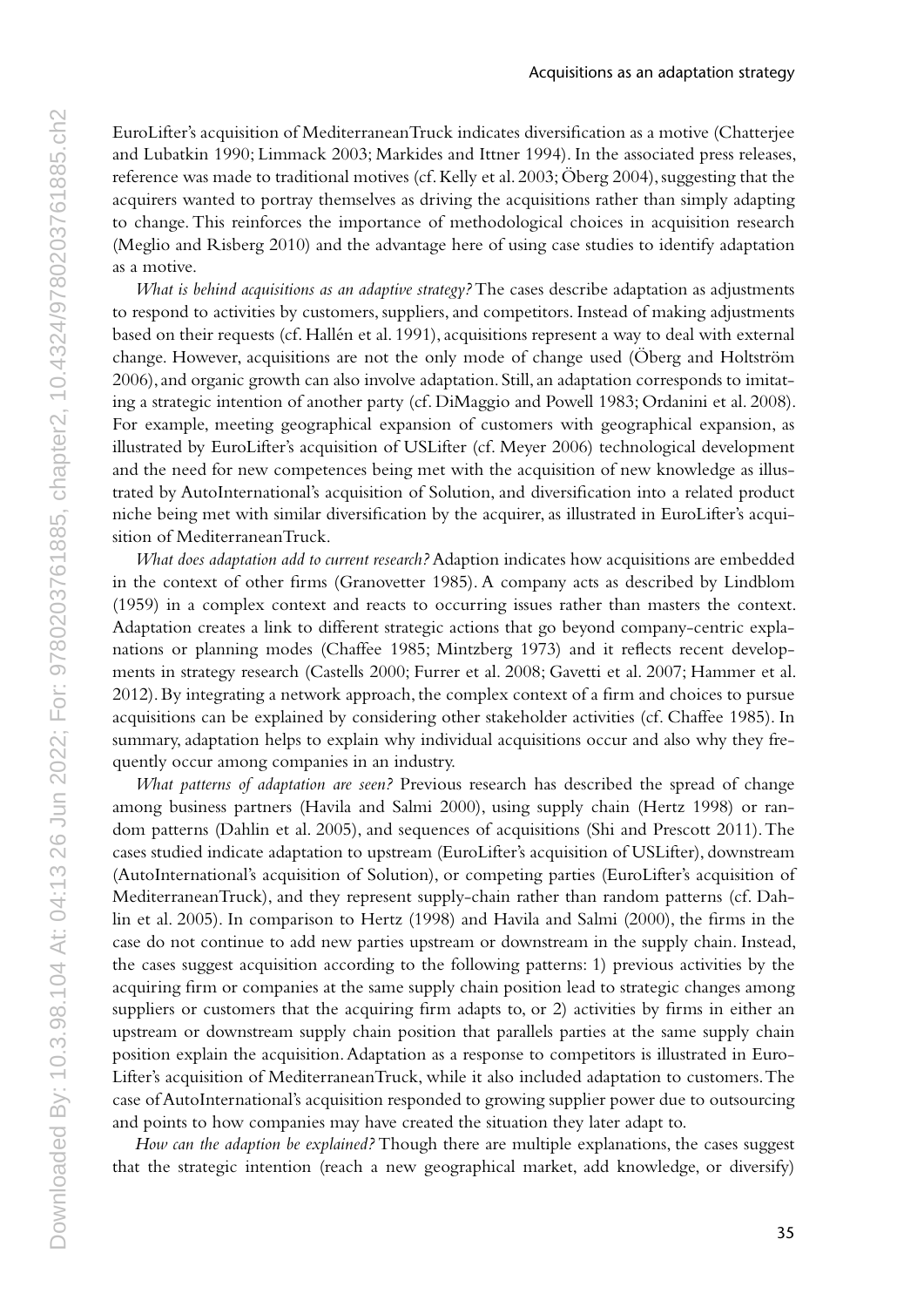involved *imitation* by the acquirer, which may involve grasping opportunities or defending current positions (copying or coping). EuroLifter's acquisition of USLifter indicates that it copied its customers' globalization as a voluntary, strategic movement, where adaptation reflects a firm regarding itself as a follower rather than a leader of strategic activities (Haleblian et al. 2012; Mintzberg 1973). The other two cases suggest how the acquirer performed the acquisition to defend its position (Johanson and Mattsson 1992), either driven by how the party that was adapted to challenged it, or based on the indirect adaptation. This suggests that adaptation involves *coping* strategy, or responding to threats to a firm's continuity; of customer losses; of competitors' actions; of supplier power; and anticipated threats to access to resources.

# **Conclusion**

This chapter describes and discusses acquisitions as an adaptation strategy, with a focus on adaptation to changes in a firm's network. The chapter extends literature on sequences of acquisitions and patterns of change (Shi and Prescott 2011) through seeking their explanation and describing adaptation to network parties, and it offers implications for management research and practice.

# *Research implications*

Foremost, an adaptation perspective offers an improved explanation for acquisitions by placing acquirers in the context that impact them (Granovetter 1985; Haleblian et al. 2012). Acquisition as adaptation also enables viewing acquiring firms as responding to other parties through copying or coping. Coping reflects challenges based on restrictions on resources or the defense of a network position. Meanwhile, adaptation to customers can be seen as a more voluntary copying of strategies.

Most companies are followers (Haleblian et al. 2012) and they are dependent on other parties for resources, outputs, development, and ideas. This applies both in their strategy formulation and its realization (Levitt 1966). Studying acquisitions as an adaptation strategy provides new explanations for why acquisitions occur and it connects ideas from adaptation, network, and acquisition research. Compared to other studies on environmental reasons for acquisitions (Haleblian et al. 2009), this chapter focuses on the activities by actors within a firm's network to explain acquisition activity. Acquisitions as an adaptation strategy indicates that acquisitions respond to changes in network relationships.

# *Managerial implications*

Adaptation signals the need to analyze the context of the firm and consider its consequences for the company. For managers, viewing acquisitions as adaptation can provide better outcomes. This likely requires managers apply to stakeholder analyses to determine how external actions (currently and in the near future) will impact the firm (Freeman 1984). In other words, adaptation means a company cannot make company-centric decisions without calculating the consequences for other parties and their subsequent response. In the planning for an acquisition, the following questions should be addressed:

- 1 What parties do we need to consider in accomplishing our goal?
- 2 How will this be received by customers, suppliers, and competitors?
- 3 What are the implications of acquisition goals, and responses for target integration?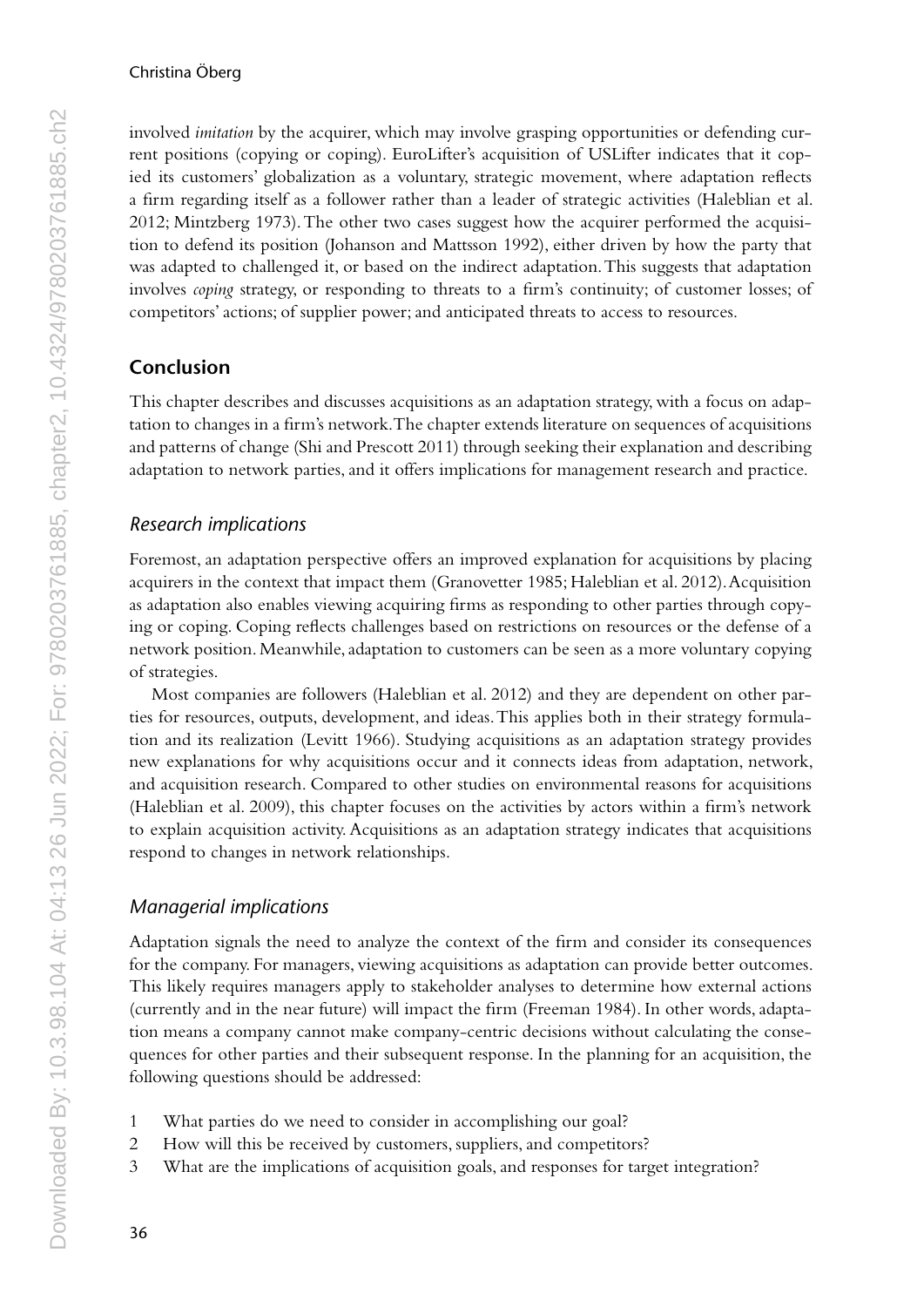## *Limitations and further research*

It would be interesting to study what external events drive firm adaptation with acquisitions and compare the frequency of company-centric and adaptation motives behind acquisitions. Drawing on Mintzberg (1973) and Chaffee (1985), the three modes of strategy could be used to frame different acquisition motives and to compare features of acquirers and acquired parties, to see whether certain acquirers or acquisitions are based on adaptation. The implication of different acquisition motives on outcomes could also be examined. This may enable identifying when employing an adaptation strategy would be advantageous. Another opportunity involves recognizing that acquisitions consist of several phases (Calipha et al. 2010), with value creation largely determined in the integration phase (Haspeslagh and Jemison 1987). It would be interesting to study adaptation in the integration phase so as to see how companies adjust to customers and suppliers (cf. Spedale et al. 2007; Öberg 2008).

A limitation of the chapter is that it only examines three case studies. In contrast to the cases presented here, the need for adaptation may be greater for small firms, and this represents an opportunity for future research. Research can also verify findings and handle contextual limitations from the cases presented here. Research could also focus on capturing patterns of acquisitions (Shi and Prescott 2011) on the network level. In closing, viewing acquisitions as adapting to external change offers the potential for greater insights than the company-centric approach traditionally used.

# **References**

- Ahuja, G. and Katila, R. (2001) "Technological acquisitions and the innovation performance of acquiring firms: A longitudinal study," *Strategic Management Journal*, 22: 197–219.
- Anderson, H., Havila, V., and Nilsson, F., (eds.) (2012) *Mergers and Acquisitions: The Critical Role of Stakeholders*. Routledge Advances in Management and Business Studies. New York: Routledge.
- Anderson, H., Havila, V., and Salmi, A. (2001) "Can you buy a business relationship?: On the importance of customer and supplier relationships in acquisitions," *Industrial Marketing Management*, 30: 575–86.
- Anderson, J.C., Håkansson, H., and Johanson, J. (1994) "Dyadic business relationships within a business network context," *Journal of Marketing*, 58: 1–15.
- Argyres, N. (1996) "Evidence on the role of firm capabilities in vertical integration decisions," *Strategic Management Journal*, 17: 129–50.
- Baden-Fuller, C. and Volberda, H.W. (1997) "Strategic renewal," *International Studies of Management & Organization*, 27: 95–120.
- Calipha, R., Tarba, S. and Brock, D. (2010) "Mergers and acquisitions: A review of phases, motives, and success factors," *Advances in Mergers and Acquisitions*, 9: 1–24.
- Carpenter, M.A. and Sanders, W.G. (2007) *Strategic Management: A Dynamic Perspective*. Upper Saddle River, NJ: Pearson Prentice Hall.
- Castells, M. (2000) *The Rise of the Network Society*. Malden: Blackwell.
- Chaffee, E.E. (1985) "Three models of strategy," *Academy of Management Review*, 10: 89–98.
- Chatterjee, S. and Lubatkin, M. (1990) "Corporate mergers, stockholder diversification, and changes in systematic risk," *Strategic Management Journal*, 11: 255–68.
- Chen, S.-F. (2008) "The motives for international acquisitions: Capability procurement, strategic considerations, and the role of ownership structure," *Journal of International Business Studies*, 39: 454–71.
- Cyert, R.M. and March, J.G. (1963) *A Behavioral Theory of the Firm*. Engelwood Cliffs, NJ: Prentice-Hall.
- Dahlin, P., Fors, J., Havila, V., and Thilenius, P. (2005) *Netquakes: Describing Effects of Ending Business Relationships on Business Networks*. 21st IMP Conference, Rotterdam, RSM Erasmus University.
- Díez-Vial, I. (2007) "Explaining vertical integration strategies: Market power, transactional attributes and capabilities," *Journal of Management Studies*, 44: 1017–40.
- DiMaggio, P.J. and Powell, W.W. (1983) "The iron cage revisited: Institutional isomorphism and collective rationality in organizational fields," *American Sociological Review*, 48: 147–60.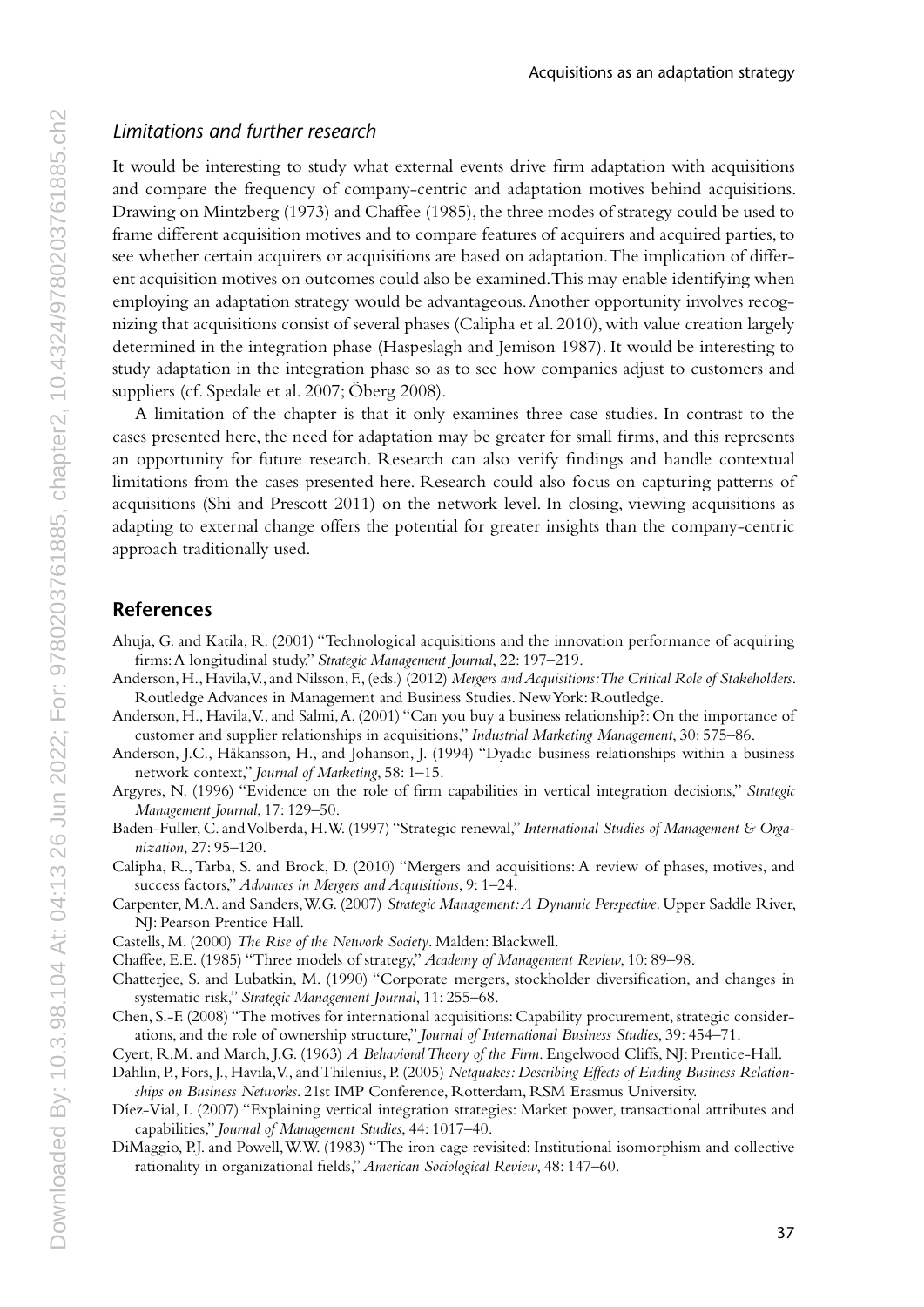- Dubois, A. and Gadde, L.-E. (2002) "Systematic combining: An abductive approach to case research," *Journal of Business Research*, 55: 553–60.
- Eisenhardt, K.M. (1991) "Better stories and better constructs: The case for rigor and comparative logic," *Academy of Management Review*, 16: 620–27.
- Eisenhardt, K.M. and Graebner, M.E. (2007) "Theory building from cases: Opportunities and challenges," *Academy of Management Journal*, 50: 25–32.
- Finkelstein, S. (1997) "Interindustry merger patterns and resource dependence: A replication and extension of Pfeffer (1972)," *Strategic Management Journal*, 18: 787–810.
- Floyd, S.W. and Wooldridge, B. (1999) "Knowledge creation and social networks in corporate entrepreneurship: The renewal of organizational capability," *Entrepreneurship: Theory & Practice*, 23: 123–43.
- Ford, D. and Håkansson, H. (2006) "The idea of interaction," *The IMP Journal*, 1(1): 4–27.
- Freeman, R.E. (1984) *Strategic Management: A Stakeholder Approach*. Boston, MA: Pitman.
- Furrer, O., Thomas, H., and Goussevskaia, A. (2008) "The structure and evolution of the strategic management field: A content analysis of 26 years of strategic management research," *International Journal of Management Reviews*, 1: 1–23.
- Gavetti, G., Levinthal, D., and Ocasio, W. (2007) "Neo-Carnegie: The Carnegie School's past, present, and reconstructing for the future," *Organization Science*, 18: 523–36.
- Gomez-Mejia, L. and Wiseman, R.M. (1997) "Reframing executive compensations: An assessment and outlook," *Journal of Management*, 23: 291–374.
- Graebner, M.E., Eisenhardt, K.M., and Roundy, P.T. (2010) "Success and failure in technology acquisitions: Lessons for buyers and sellers," *Academy of Management Perspectives*, 24(3): 73–92.
- Granovetter, M. (1985) "Economic action and social structure: The problem of embeddedness," *The American Journal of Sociology*, 91: 481–510.
- Grinstein, Y. and Hribar, P. (2004) "CEO compensation and incentives: Evidence from M&A bonuses," *Journal of Financial Economics*, 73: 119–43.
- Håkansson, H., (ed.) (1982) *International Marketing and Purchasing of Industrial Goods: An Interaction Approach*. London: John Wiley & Sons.
- Håkansson, H. and Ford, D. (2002) "How should companies interact in business networks?," *Journal of Business Research*, 55: 133–39.
- Håkansson, H. and Snehota, I. (1989) "No business is an island: The network concept of business strategy," *Scandinavian Journal of Management*, 5: 187–200.
- Haleblian, J., McNamara, G., Kolev, K., and Dykes, B.J. (2012) "Exploring firm characteristics that differentiate leaders from followers in industry merger waves: A competitive dynamics perspective," *Strategic Management Journal*, 33: 1037–52.
- Haleblian, J., Devers, C.E., McNamara, G., Carpenter, M.A., and Davison, R.B. (2009) "Taking stock of what we know about mergers and acquisitions: A review and research agenda," *Journal of Management*, 35: 469–502.
- Halinen, A., Salmi, A., and Havila, V. (1999) "From dyadic change to changing business networks: An analytical framework," *Journal of Management Studies*, 36: 779–94.
- Hallén, L., Johanson, J., and Seyed-Mohamed, N. (1991) "Interfirm adaptation in business relationships," *Journal of Marketing*, 55: 29–37.
- Hammer, R.J., Edwards, J.S., and Taponis, E. (2012) "Examining the strategy development process through the lens of complex adaptive systems theory," *Journal of Operational Research Society*, 63: 909–19.
- Harford, J. (2005) "What drives merger waves?," *Journal of Financial Economics*, 77: 529–60.
- Haspeslagh, P.C. and Jemison, D. (1987) "Acquisitions: Myths and reality," *Sloan Management Review*, 28: 53–58.
- Haunschild, P.R. (1993) "Interorganizational imitation: The impact of interlocks on corporate acquisition activity," *Administrative Science Quarterly*, 38: 564–92.
- Havila, V. and Salmi, A. (2000) "Spread of change in business networks: An empirical study of mergers and acquisitions in the graphic industry," *Journal of Strategic Marketing*, 8: 105–19.
- Heeley, M., King D., and Covin, J. (2006) "R&D investment level and environment as predictors of firm acquisition," *Journal of Management Studies*, 43: 1513–36.
- Hennart, J.F. and Park, Y.R. (1993) "Greenfield vs. acquisition: The strategy of Japanese investors in the United States," *Management Science*, 39: 1054–70.
- Hertz, S. (1998) "Domino effects in international networks," *Journal of Business-to-Business Marketing*, 5: 3–31.